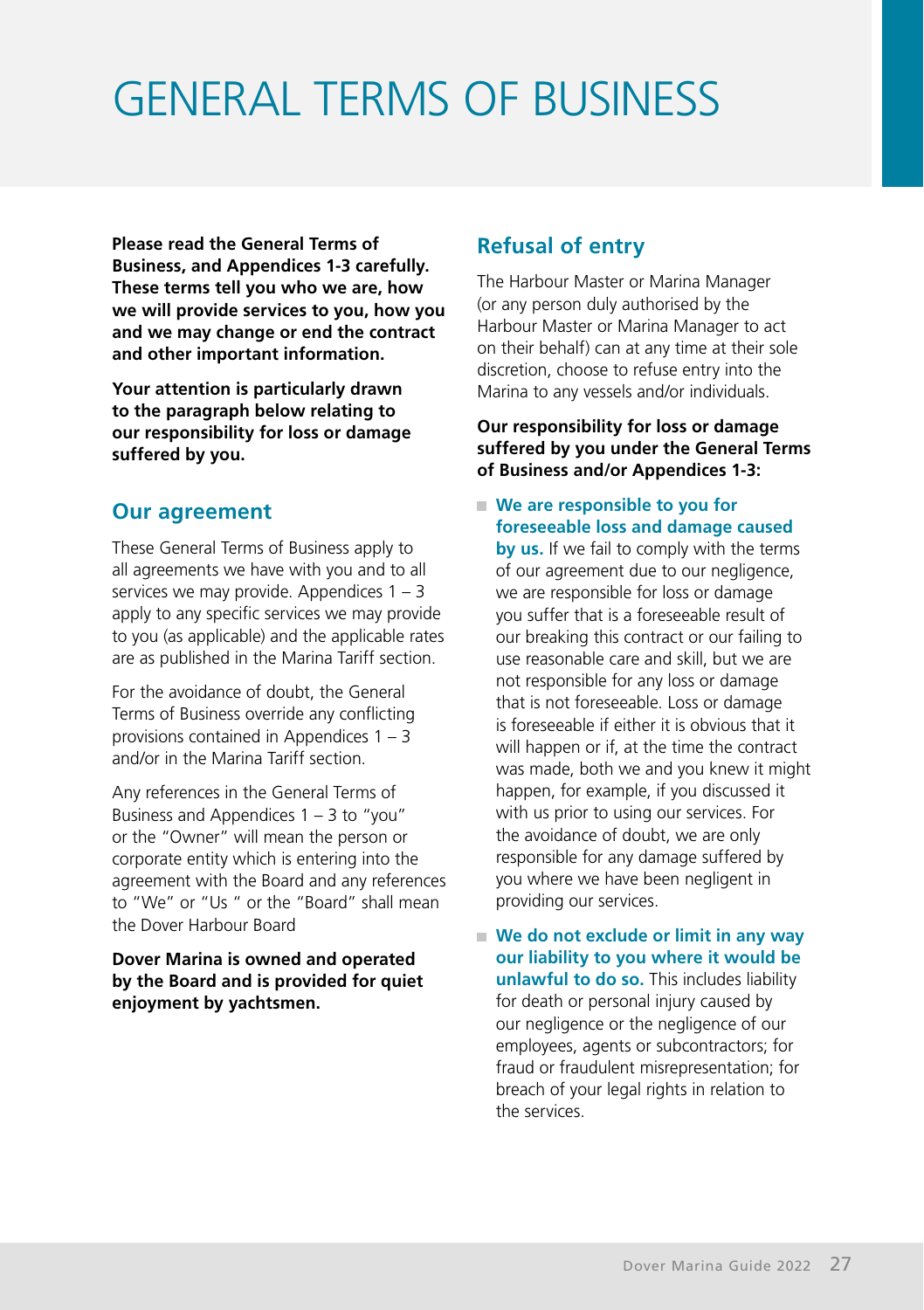# GENERAL TERMS OF BUSINESS (Continued)

### **When we are liable for damage to your property.**

If we are providing services to your property or vessel, we will make good any damage to your property caused by our negligence. However, we are not responsible for the cost of repairing any pre-existing faults or damage to your property or vessel that we discover while providing the services. Please also note in the absence of any negligence or other breach of duty by us, we are not responsible for any theft, damage, destruction or loss of your property or belongings while using our facilities or services. Any damage to any vessel or property must be promptly notified to the Board so that a timely contemporaneous investigation can be undertaken.

### **Prices**

All transactions are at the prices prevailing on the day of transaction. Prices are charged as per published tariffs, but are subject to revision following a period of 14 days' notice.

# **Identity Check**

Customers should provide to the Board a recent utility bill and a copy of their passport or driving licence on taking a berth at Dover Marina.

## **Methods of payment**

Payment may be made by any one of the following: cash, debit or credit card, or through the Banks Automated Clearing System (BACS). The Board's bank account is at Lloyds Bank plc. The sort code is 30-93-34 and the account number is 00193204. Please note that when making payments by BACS, customers must quote their account number as allocated by the Board.

## **Non-compliance**

In the event of payment not being received in accordance with these terms, the Board reserves the right to withdraw future services.

### **Interest**

The terms of the Late Payment of Commercial Debts (Interest) Act 1998 will apply to any corporate entity or anyone using our services for commercial activities. In the case of individuals, interest shall be charged at 3% per year above the Bank of England base rate from time to time in force.

## **Administration Fee**

Please refer to the Marina Tariff Section for the applicable administration charge .

## **Queries**

Any queries in relation to invoices should be notified in writing within 14 days of receipt of the invoice.

## **Privacy Policy**

The Board takes your privacy seriously and will protect the privacy of any personal information you give us and will comply with all relevant data protection legislation.

For the purposes of relevant data protection legislation, the Board is the data controller of personal information it holds and processes about you. It is registered on the public register of data controllers maintained by the Information Commissioner in the UK. 'Personal information' is data that relates to you and that identifies or can be used to identify you – this could be your name, email address, or other digital identifiers relating to you, such as IP address. Our Privacy Policy provides further information on how we collect and use personal data and can be found on our website: **www.doverport.co.uk/about/privacy-policy**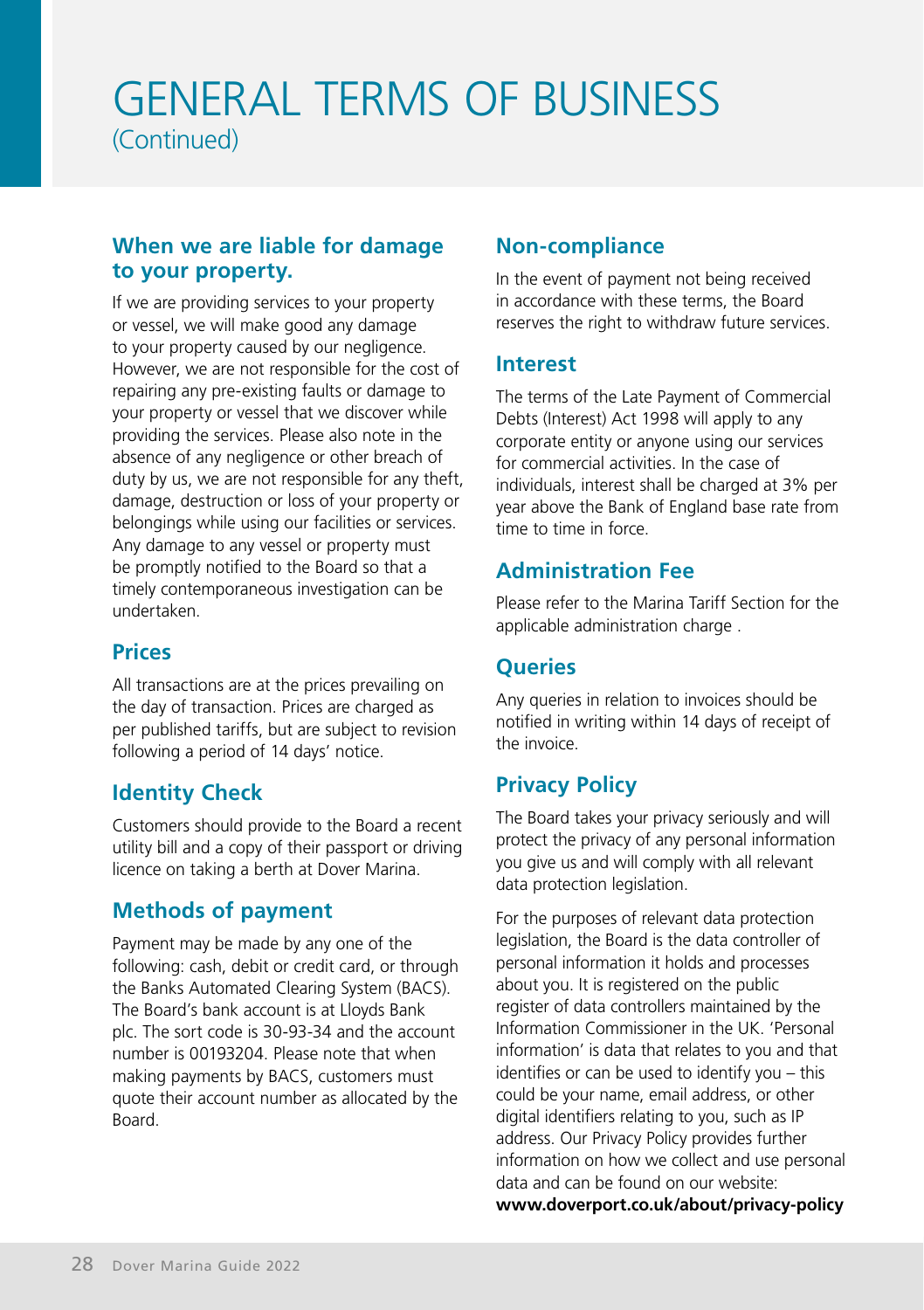## **Please note:**

In the interest of national security, the personal details of berth holders (including visitors) may be made available to the police or other national security and law enforcement agencies for the purposes of background security checks.

## **Ending our agreement with you**

The Board reserves the right at its discretion and without giving reason to immediately terminate any service it is providing to you by giving notice in writing at any time, and in particular, following a breach of any condition within the General Terms of Business and/or Appendices  $1 - 3$ .

## **Other important terms:**

### **The Board can vary these terms.**

These terms can be varied by the Board at any time and you will be provided with a copy of the updated Marina Guide and terms and conditions, which can also be found on our website.

### **You cannot transfer your rights under this agreement to someone else.**

Nobody else has any rights under our agreement. This agreement is between you and us. No other person shall have any rights to enforce any of its terms. Neither of us will need to get the agreement of any other person in order to end the agreement or make any changes to these terms.

### **If a court finds part of this agreement illegal, the rest will continue in force.**

Each of the paragraphs of the terms operates separately. If any court or relevant authority decides that any of them are unlawful, the remaining paragraphs will remain in full force and effect.

Even if we delay in enforcing this agreement, we can still enforce it later. If we do not insist immediately that you do anything you are required to do under these terms, or if we delay in taking steps against you in respect of your breaking our agreement, that will not mean that you do not have to do those things and it will not prevent us taking steps against you at a later date. For example, if you miss a payment and we do not chase you but we continue to provide our services, we can still require you to make the payment at a later date.

### **Which laws apply to this contract and where you may bring legal proceedings.**

These terms are governed by English law and you can bring legal proceedings in respect of the services in the English courts.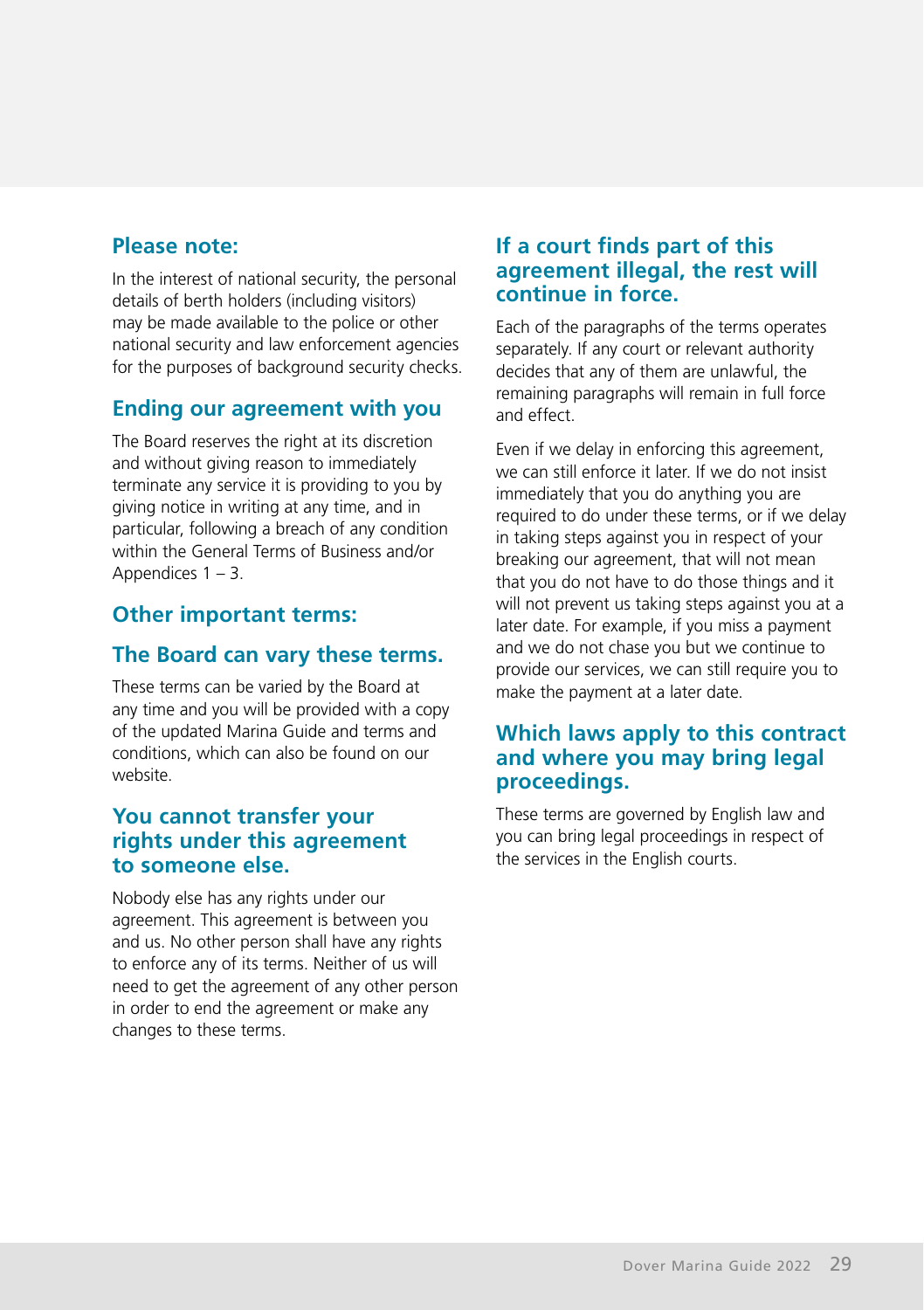#### **1. DEFINITIONS**

"Berthing Licence" shall mean the licence granted to the Owner by the Board (whether express or implied, in writing or otherwise) to use the Marina under these terms and conditions.

 "Harbour Master" shall include Port Control and all persons acting under the authority of the Board and/ or fulfilling the role of Harbour Master.

 "Marina" shall include any area of the Board's estate (including any area on or beneath the surface of the water) and any other facility provided by the Board for use for or in connection with the berthing of a vessel.

 "Owner" or any reference to berth holder shall include a lawful owner, charterer, master or agency or any other person for the time being lawfully in charge (other than the Board) of the vessel berthed at the Marina or the vehicle or property brought on the Marina.

#### **2. ACCEPTANCE**

These terms and conditions are applicable to all users of the Marina including the Owners and visitors to the Marina and you must at all times abide by these terms and conditions. Under no circumstances does any form of landlord and tenant relationship arise under these Terms and Conditions and the Owner shall have no rights of residency or entitlement to the exclusive use of any particular berth.

#### **3. STATUTORY POWERS, BYE-LAWS, SAFETY, MANAGEMENT AND ELECTRICITY**

#### **3.1. Statutory Powers**

- (a) The Harbour Master is empowered to give directions regarding the mooring, removal from or sailing of vessels within the limits of the harbour, including the Marina. Details of these powers may be obtained from the Board's Company Secretary.
- (b) The Board reserves the right to take any actions it deems appropriate for failure to comply with any directions, general directions, instructions, requirements issued by the Harbour Master and this may include immediate termination of the Berthing Licence.

#### **3.2. Bye-laws**

- (a) The Owner's attention is drawn to the authority of the Harbour Master under the Board's Bye-laws (these set rules which govern matters such as how you use the Marina). All instructions of the Harbour Master must be obeyed.
- (b) Any use of vessels or of vehicles within the area of the harbour and its approaches including the Marina is subject to the Board's Bye-laws and other requirements administered by the Harbour Master. Copies of the Bye-laws may be obtained from the Board's Company Secretary.

# **3.3. Safety**

- The Owner shall navigate and control his vessel at all times in a safe and seaman-like manner and in accordance with the law of the sea, where applicable, and the general directions issued by the Board from time to time so as not to cause danger or inconvenience to any other person or vessel. At all times the Owner shall ensure that the vessel proceeds at a speed which is safe in relation to prevailing conditions and the Owner shall observe the speed limit of 8 knots within the harbour or 4 knots within the Marina. If a vessel is underway within the Marina its engine(s) must be used.
- (b) Dangerous, flammable, poisonous or noxious substances, spirit, oil or fluid must not be brought into the Marina except in properly secured containers, staunch against leakage and in compliance with relevant legal requirements. Acetylene (un 1001) and dimethyl Sulphate (un 1595) must not under any circumstances be brought into the Marina. The Owner shall comply with the Dover Harbour Revision Orders 1978 and 2006, as well as with the provisions relating to Dangerous Goods in Harbour Areas Regulations 2016 at all times.
- (c) Whilst at the Marina life jackets must be worn at all times and children must be supervised by a responsible adult.
- (d) Sail-boarding, swimming, fishing, diving or similar activities, use of drones are prohibited in the Marina.
- (e) The Owner shall take all necessary precautions against the outbreak of fire in or upon the vessel and shall observe all statutory and local regulations relating to fire prevention. Each vessel shall carry at least one fire extinguisher of a BSI standard type and size, in good working order ready for immediate use in case of a fire.

#### **3.4. Management**

- (a) The dock gates and swing bridge are operated by the Marina staff and will be opened for the maximum practicable period on each tide. Details of opening times may be obtained from the Marina Office. The Board is not responsible for any loss, damage or costs of whatsoever nature incurred by the Owner as a result of the dock gates or the swing bridge being inoperative, except to the extent that such inoperation is caused by the negligence of the Board.
- (b) The Owner will be assumed to have checked the information on "Tidal and Non Tidal Berths" published in the Marina Guide.
- (c) The water levels within the Marina may be adjusted from time to time, depending on the Board's operational requirements. The Board is not responsible for any loss, damage or costs of whatsoever nature incurred by the Owner as a result of water level adjustment unless such damage, loss or cost has been caused by the negligence of the Board when adjusting the water level.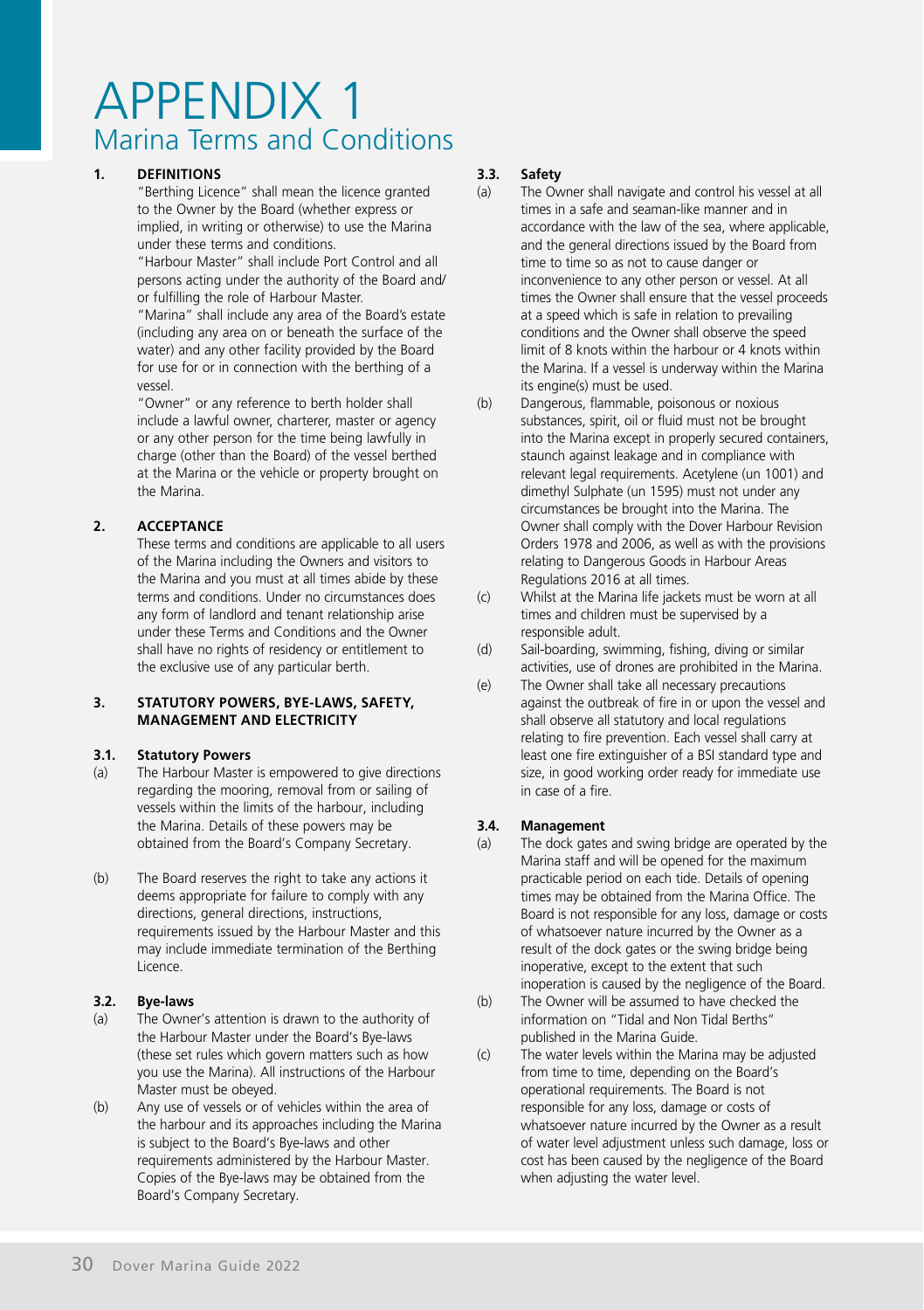- (d) The Board gives no guarantee or assurance as to the suitability of any berth, structure or gear and accepts no responsibility for any damage or loss which may arise as a result of use of such berth, structure or gear.
- (e) The Board reserves the right to allocate berths at its discretion and to refuse any Owner's request for a specific berth.
- (f) The Board accepts no responsibility for any disturbance, noise, dust or any other inconvenience caused by other commercial operations or other activity which may be carried out at the Marina or on any adjoining land.
- (g) The Owner cannot transfer any of its rights or obligations under the Berthing Licence and shall not permit any third party to use it, or use his allocated berth for any other vessel unless the Owner has the Board's prior consent.
- (h) The Board reserves the right to use or let out a berth whenever a vessel is absent and without refunding any berthing fee.
- (i) Subject to the Harbour Master's discretion and Appendix 3, no part of the Marina or any vessel shall be used by the Owner or any persons visiting a vessel for commercial purposes (including hiring, embarkation of charter parties, etc.) whilst situated in the Marina. Commercial fishing is strictly prohibited.
- (j) All berth holders are required to give one month's prior written notice to the Board before vacating their berth. Failure to do so may render the Owner liable to pay an additional cancellation charge – please refer to the cancellation and refund clauses (Clauses 23 to 25) below.
- (k) Within 7 days of any sale, transfer or mortgage of any vessel which is subject to a Berthing Licence the Owner shall notify the Board in writing of the name and address of the purchaser, transferee or mortgagee, as the case may be. In the case of a sale or transfer the Owner shall notify the purchaser or transferee that according to Clause 3.4(g) the Berthing Licence is not transferable and shall ensure that it is a term and condition of sale/transfer that the purchaser or transferee makes an application to the Marina Office for a berth should the new owner wish to remain at the Marina. If the Owner fails to ensure that the purchaser or transferee makes such an application and the vessel continues to berth in the Marina, then until such application is made the Owner will continue to be liable under these terms and conditions in all respects.The Board in its sole discretion will decide if a Berthing Licence can be granted to the purchaser or transferee.
- (l) Any notice sent under these terms and conditions will be valid if sent to the Owner's last known address. Where the address is not known, any notice will be deemed delivered when posted on the vessel.

#### **3.5. Living Aboard Boats is Prohibited**

- (a) No one is permitted to reside aboard a boat in the Marina for residential purposes and nor should a boat be hired out or rented to third parties for residential purposes. For the purposes of this Clause 3.5, you will be deemed to use the marina for "residential purposes" where you stay on board your vessel for more than (i) 30 consecutive days or (ii) 180 days in aggregate in any one year.
- (b) Where appropriate, the Board reserves the right to recover any charges levied in respect of Council Tax or any other charges from you where these charges have been applied to the Board by the Local Authority and/or Council in respect of your implied occupation of the Marina as a place of residency, even where we have not permitted you to reside at the Marina.
- (c) You must provide evidence of your home address to the Board immediately on being granted a Berthing Licence, including a copy of a recent utility bill in your name and a copy of your driving licence/passport. You must not use the Marina as your mailing or correspondence address.
- (d) The Board may at its sole discretion terminate your Berthing Licence immediately if you do not comply with this clause 3.5, or if the Board reasonably suspects you have failed to comply with this Clause 3.5.

#### **3.6. Electricity**

- (a) Electricity is provided via a metered supply and electricity is charged per KWh- £ (subject to market price). Any berth holder not wishing to draw electricity from the Marina network must notify the Marina Office in writing when applying for, or renewing a Berthing Licence.
- (b) One 'i-button' will be issued to each berth holder wishing to draw electricity from the Marina network. A charge will be payable for any additional or replacement 'i-buttons' on request. Please refer to the Marina Tariff section.
- (c) The berth holder is responsible for the security of his/ her 'i-button' at all times and, in the event of an 'i-button' being lost or stolen, the berth holder should report the matter to the Marina Office.
- (d) All 'i-buttons' must be surrendered to the Marina Office upon termination of the Berthing Licence. Failure to do so will result in the berth holder being charged an administration fee as well as the cost of the replacement unit.
- (e) Every berth holder must ensure that their 'i-button' account has sufficient credit available to enable electricity to be drawn. Where insufficient credit is on a berth holder's account, the electricity supply will stop
- (f) Unused credit exceeding £10.00 will be refunded to the berth holder upon termination of the Berthing Licence upon request.
- (g) Subject to availability, all except visitor berth holders are entitled to plug into more than one socket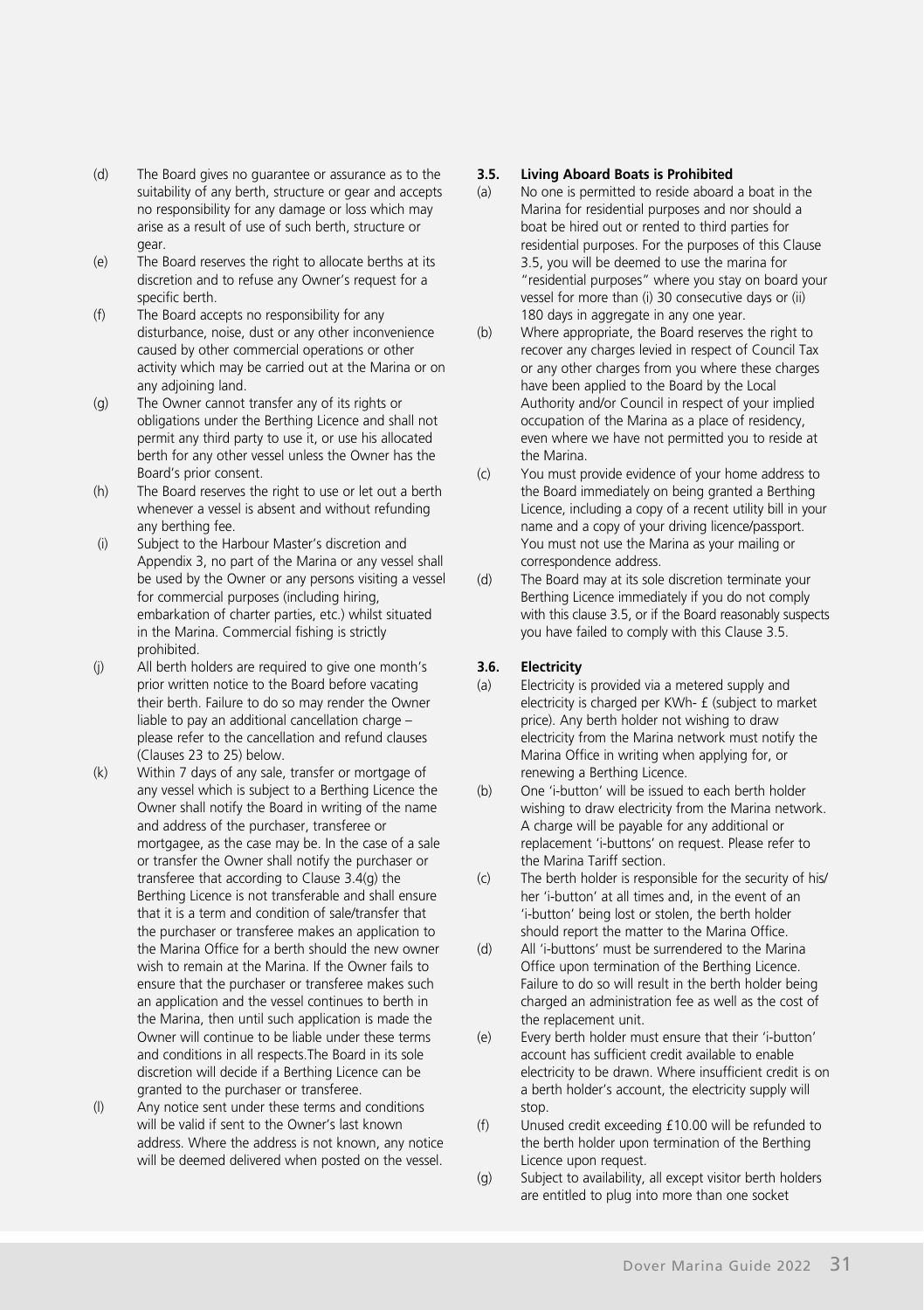provided that by doing so they do not unreasonably impinge on any other berth holders' ability to access a socket. In any event, consumption must not exceed 16 amperes.

(h) The Board does not guarantee continuity of supply and shall not be responsible for any loss or damage caused:

(i) by any interruption in supply however such interruption arises;

 (ii) as a result of an "i-button" being lost or stolen or used by a third party without the berth holder's consent.

# **4. LOYALTY SCHEME**<br> *A*<sub>1</sub> **All berth holders hol**

- 4.1. All berth holders holding an annual Berthing Licence are entitled to a loyalty discount on their berthing fees once they have completed two years' continuous custom.
- 4.2. Continuous custom will be calculated from the date the annual Berthing Licence was first allocated.
- 4.3. The discount rates are set out in the Tariff Section of the Dover Marina Guide.
- 4.4. The discount will be applied directly to the berth holder's account. For the avoidance of all doubt the Scheme is applicable to the Owner/berth holder rather than the vessel. If the Owner replaces the vessel and berths on the same terms, the Scheme will apply. If the vessel is sold to a new owner, the Scheme may not apply to the new owner.
- 4.5. The Board reserves the right to withhold the discount and/or disapply the Scheme where a berth holder's account is in arrears in respect to any services provided at the Marina.

#### **5. TOWAGE ASSISTANCE**

5.1. The United Kingdom Standard Conditions for Towage and Other Services (Revised 1986) will apply when assisting vessels by towing them into the harbour from within port limits or from the outer harbour to the Marina area and vice versa.

#### **6. PAYMENT General**

- 6.1. The Owner shall pay any invoice submitted in respect of a berth or other service provided by the Board and all relevant dues and charges levied by the specified due date.
- 6.2. Where payment is made by debit/credit cards or via BACS (Banks Automated Clearing System), payment shall not be deemed to be made until such payment is cleared into the Board's account.
- 6.3. The Board reserves the right to charge an administration fee as published in the General Terms of Business (to cover its costs of chasing debt owed) and charge interest on all overdue accounts (please see the General Terms of Business to see which interest applies to you). Customers who change their berthing arrangements may also be subject to an administration fee.
- 6.4. Refunds are applicable only to annual Berthing Licence subject to Clause 23 below. For the avoidance of all

doubt, no refund is available in respect of a monthly, weekly or visitor berth.

6.5. In addition to its power of sale under Clause 7.5, the Board may initiate legal proceedings in respect of any accounts remaining unpaid after the due date of the invoice and the costs of any proceedings or bailiff charges will be added to the outstanding debt and recovered accordingly.

#### **Annual Berthing Licence**

- 6.6. Berthing charges in respect of an annual Berthing Licence must be paid in full and advance of occupancy.
- 6.7. The Owner shall be required to pay a deposit of £125.00 in advance when purchasing an annual Berthing Licence. The deposit shall only be refunded when the Owner's Berthing Licence is terminated, subject to the Board having received full payment of all outstanding berthing and ancillary fees.
- 6.8. Where berthing charges in respect of an annual Berthing Licence are not be paid by the due date, the Board reserves the right to withdraw the annual rate and levy charges based on a different rate (monthly, weekly or visitor rates), as it shall decide at its discretion.

#### **7. RIGHT OVER YOUR PROPERTY General**

- 7.1. The Board has the right to keep possession to your vessel or property (known as a lien) whilst within the Marina until any monies due to be paid by the Owner to the Board have been paid.
- 7.2. For the avoidance of doubt, the Board reserves the right, without giving prior notice, to lift and store ashore, move or relocate the vessel or property should it be reasonable to do so in order to protect the Board's rights under this provision. The Owner will be charged for all reasonable costs arising out of such lift, move, relocation and/or removal, including but not limited to storage. In the exercise of this power the Board shall incur no liability for loss or damage to the vessel or property whatsoever.

#### **Power of Removal**

- 7.3 On the termination of the Berthing Licence as described in Clause 8, unless agreed otherwise with the Board, the Owner must remove the vessel within the time frame set out in the termination notice.
- 7.4 If the Owner fails to remove the vessel as required under Clause 7.3, the Board has the right to charge the Owner at visitor berth rates between termination and the removal of the vessel and/or to relocate the vessel or remove the vessel from the berth and where relevant store it ashore and to charge the Owner for all reasonable costs arising out of such relocation or removal, including but not limited to storage. In the exercise of this power the Board shall incur no liability for loss or damage to the vessel or its contents howsoever the same shall arise.

#### **Power of Sale**

7.5 Where monies are owed in respect of any vessel or vehicle, or in respect of property in use or stored at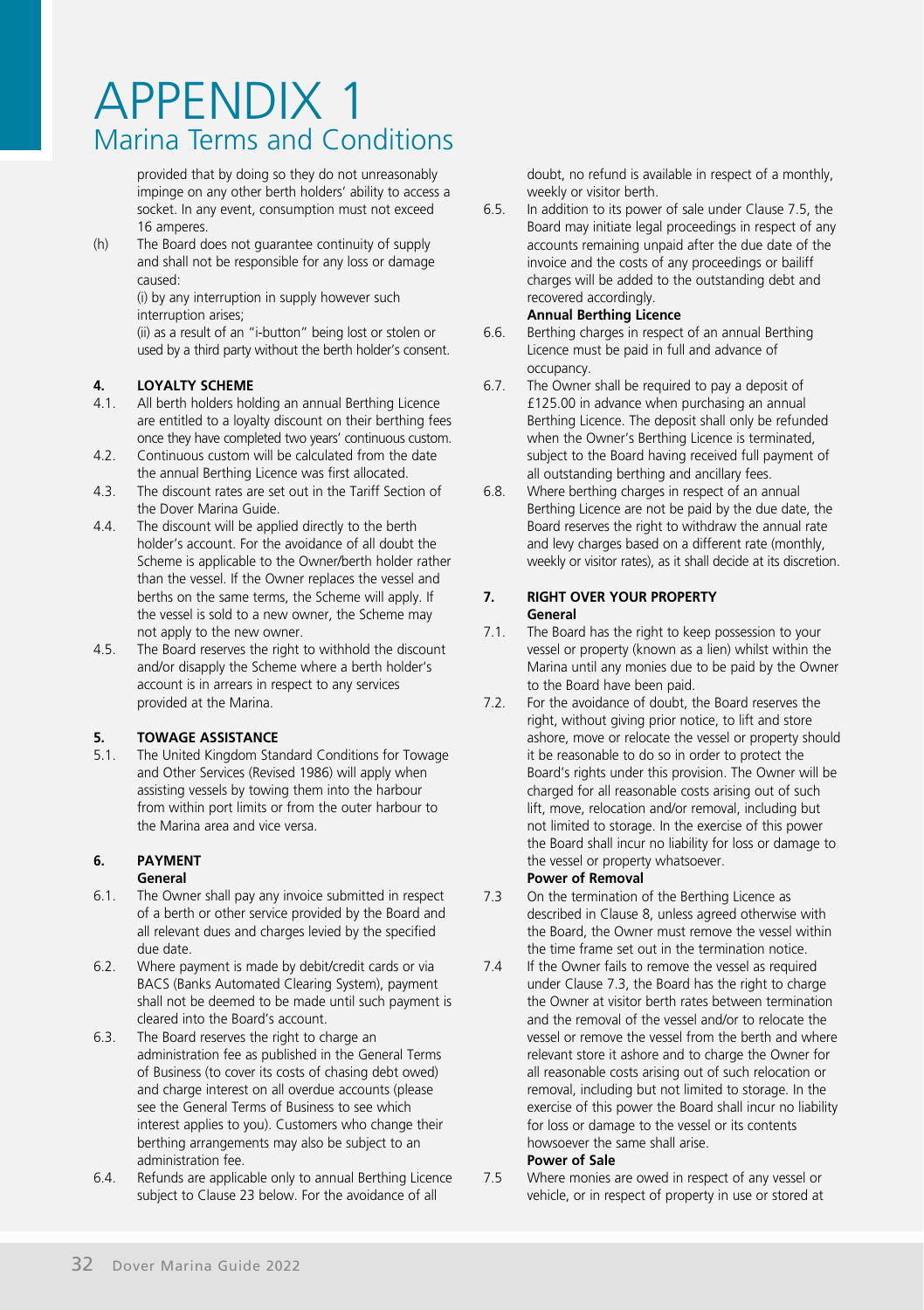the Marina, the provisions of the Torts (interference with Goods) Act 1977, which confers power of sale upon bailees in the circumstances set out in that Act, shall apply and the Board reserves the right to sell any vessel, vehicle or property in order to recover the sums due. Such sale shall not take place until statutory notice has been given to the Owner or the Board has taken reasonable steps to trace the Owner, in accordance with the Act.

#### **Abandoned Items**

7.6. Where a vessel, vehicle or property have been left or abandoned on or about the Marina, the provisions of the Dover Harbour Revision Order 2006 shall apply, so that where the Owner fails to collect the item(s) within the one month written notice period, title shall pass to the Board who shall be entitled to use, dispose of or sell any such vessel, vehicle or property as it deems appropriate.

# **8. TERMINATION OF BERTHING LICENCE**<br>**8.1** The Board reserves the right at its discretive

- The Board reserves the right at its discretion and without giving reason to immediately terminate the Berthing Licence by giving notice in writing at any time, and in particular, following a breach of any of these terms and conditions.
- 8.2. Subject to the Owner's account being paid up to date, the Owner may terminate the Berthing Licence at any time by giving the Board a minimum of one month's prior written notice (applicable to annual berths only). A Cancellation Request Form (available from the Marina Office) must be completed and submitted to the Marina Office. The Owner must ensure that the vessel is removed from the Marina on or before the effective date of termination. Please refer to Clauses 23 and 24 below for further information regarding the recalculation of the berthing fee and the Board's refund policy.
- 8.3. The termination of the Berthing Licence shall not affect the Board's right to recover from the Owner any monies due to the Board. For the avoidance of all doubt, the vessel will not be allowed to leave the Marina unless and until all amount due by the Owner to the Board has been paid in full.
- 8.4. Subject always to Clause 19, any obligation of the Board towards any vessel, vehicle or any property left at the Marina ends upon the expiry or lawful termination of the Berthing Licence and the Board accepts no responsibility for loss or damage to any vessel, vehicle or property left at the Marina after expiry or termination of the Berthing Licence, save as may be implied by law.

# **9. FORCE MAJEURE**<br>**9.1 The Board may term**

The Board may terminate the Berthing Licence, without any liability, by giving notice in writing at any time following any force majeure which renders it unlikely that the Board will be able to continue to provide a berth, mooring or shore storage in accordance with any previously made agreements.

- 9.2 Force majeure in this context means any event or circumstance, whether arising from natural causes, human agency or otherwise beyond the control of the Board.
- 9.3 Please refer to clause 23.3 on refund following termination on the ground of force majeure.

#### **10. PREVENTION OF NUISANCE**

- 10.1. The Owner undertakes for himself and all other persons visiting his vessel to behave in a considerate manner and shall avoid causing any nuisance, annoyance or inconvenience to other marina users. In particular, any abusive, offensive or drunken behaviour towards the Marina staff or other Marina users will not be tolerated and may result in the immediate termination of the Berthing Licence.
- 10.2. The use of noisy, noxious or objectionable engines, radio or other apparatus or machinery is prohibited. If any dispute arises, the opinion of the Marina staff is final.
- 10.3. Waste must be disposed of only in the receptacles provided and in accordance with any displayed instructions. It must not be disposed of into the Marina or harbour waters. Appropriate disposal of waste is the responsibility of the Owner.
- 10.4. Except where receptacles are provided for the specific purpose, no oil, petrol, tar, paint or other noxious or deleterious substance, nor any other pollutants, chemicals or waste shall be discharged on or into the Marina (including the Dover harbour limits) and all such items shall be removed from the Marina by the **Owner**
- 10.5. Holding tanks may be pumped out at the Fuel Berth on Crosswall Quay.
- 10.6. Any animals brought into the Marina by the Owner or other persons visiting the Owner's vessel shall be kept under proper control at all times. Animals must be kept on a lead, and must not foul any area within the Marina. The Owner shall be responsible for ensuring that any fouling of the Marina is immediately cleared up and that it is not disposed of on or into the harbour/marina waters.

#### **ATTENTION IS DRAWN TO HM GOVERNMENT LEGISLATION CONCERNING RABIES**

- 10.7. Maintenance work must not be carried out to the annoyance of others nor in such a way as to cause damage or defacement to the Board's property or to the property of other Marina users. If any dispute arises, the decision of the Marina staff is final. The Board accepts no responsibility for damage or defacement to the property of other Marina users arising as a result of any maintenance work.
- 10.8. The obstruction by any means of any access ways is prohibited.
- 10.9. The undertaking of any building/maintenance work to any vessel is subject to prior approval by Marina staff in accordance with Clause 21.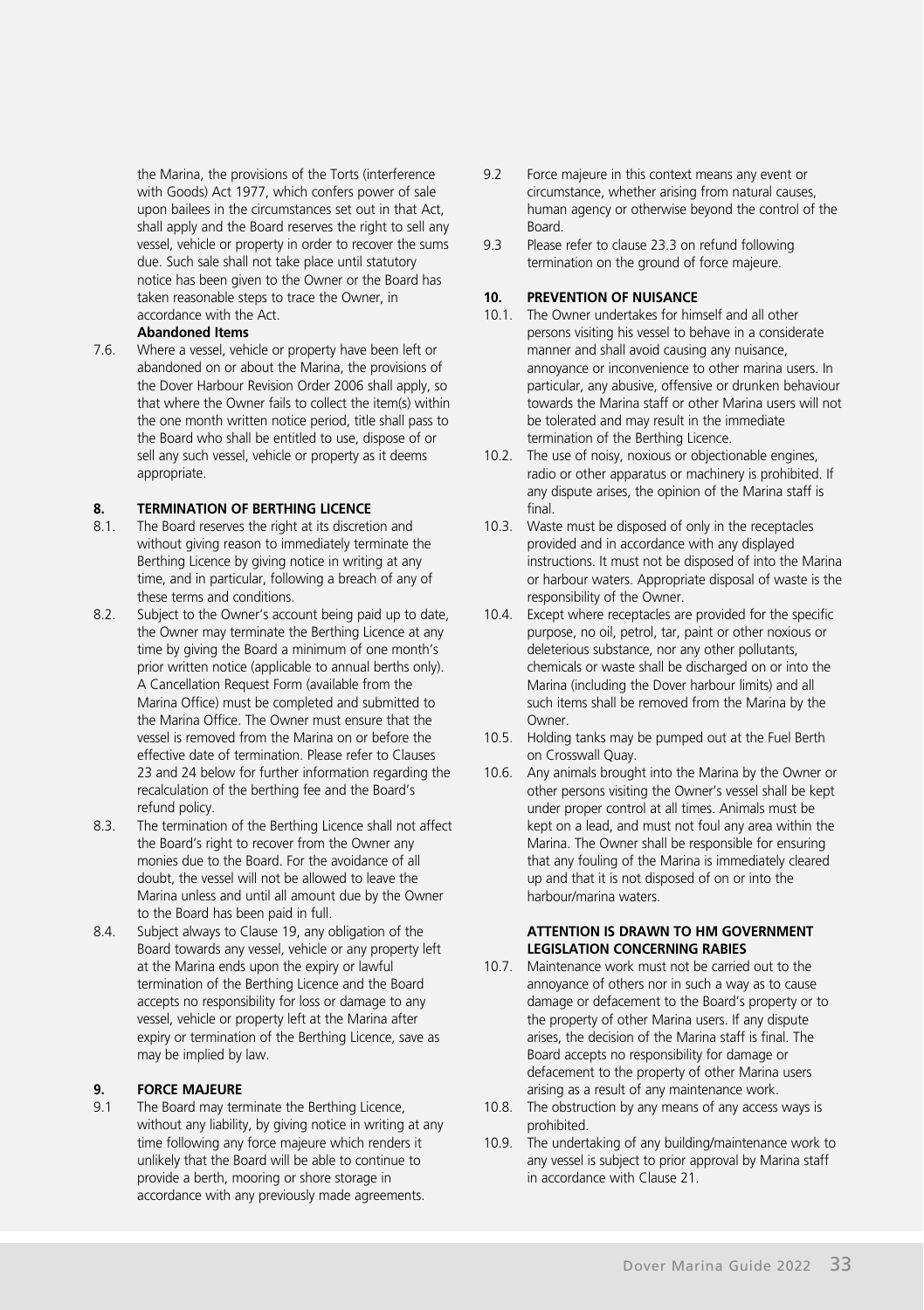#### **11. THE VESSEL**

11.1. The vessel name must be clearly displayed on board and on any related dinghies, cradles, trailers etc. The vessel must be kept in a mobile, seaworthy and reasonable condition.

#### **12 TIDINESS**

- 12.1. Dinghies, tenders etc. not in use should be stowed aboard the vessel.
- 12.2. Items of gear, cradles, trailers, fittings, equipment, supplies stores etc. may not be left ashore unless shore storage has been arranged with the Marina staff.

#### **13. THE BOARD'S RIGHT TO MOVE ANY VESSEL**

13.1. The Harbour Master has the power at any time to relocate, move and/or re-berth any vessel within the Marina although reasonable notice will be given to the Owner where practicable. The Board's staff may, without prior notice, relocate, moor, re-berth, move, board, enter any vessel to carry out any emergency work on the vessel if in the opinion of the Marina staff such action is necessary for reasons of safety. The Owner shall reimburse to the Board any reasonable expenses it has incurred in doing so.

#### **14. ON LEAVING THE MARINA**

14.1. On leaving the Marina for an anticipated period in excess of 24 hours the Owner must provide the Marina Office with his/her destination and intended date of return so that a berth is made available on the Owner's return. Should there not be a suitable berth available upon the Owner's return due to the Owner's failure to comply with this provision, without prejudice to the Owner's obligation to pay the berthing fee, the Board accepts no liability for its inability to provide a suitable berth.

#### **15. KEYS – AVAILABILITY**

15.1. For safety reasons and in case of an emergency cabin entrance and/or hatch key and an engine key should be left in the care of the Marina staff. Keys will be released only to persons having the signed authority of the Owner and against signature at the Marina Office. The Board will accept no responsibility for any loss of keys.

#### **16. REPORTING DAMAGE**

16.1. The Owner or any person responsible for any vessel, any vehicle or property must report immediately to the Marina staff any damage which may be caused to or by the vessel, vehicle or property whilst at the Marina.

#### **17. MOORING**

17.1. The vessel shall be moored by the Owner in such a location and in such a manner as shall be directed by the Harbour Master and so as not to cause any obstruction.

- 17.2. The vessel may only be moored to equipment provided for that purpose. All necessary warps and fenders shall be provided by, and are the responsibility of the Owner who shall check their security regularly and replace them where necessary.
- 17.3. The Owner is responsible for ensuring that the vessel is properly and safely secured to its mooring at all times.

# **18. VEHICLE PARKING**<br>18.1 **Berth holders with a**

- 18.1 Berth holders with an annual Berthing Licence shall receive one free parking permit for the duration of the licence.
- 18.2 For all other berth holders, car parking is available subject to payment of the appropriate charge.
- 18.3. Parking space is not guaranteed to be close to a berth and is at the discretion of the Board.
- 18.4. The allocated parking spaces are owned by the Board.
- 18.5. Parking permits are available from the Marina Office and remains the property of the Board at all times. Permits no longer required should be returned to the Marina Office.
- 18.6. The permit allows one vehicle connected with the named vessel to be parked in one of the allocated parking spaces. In the event of change of vessel, the permit should be returned to the Marina Office in order for an updated permit to be issued.
- 18.7. The permit does not confer any right or entitlement to a particular space or priority over other users.
- 18.8. The permit is valid until the expiry date stated on it. Permits are liable to be revoked for non-payment of berthing fees as directed by the Board. A charge will be made for replacement of lost permits.
- 18.9. Parking permits must be clearly and visibly displayed in the windscreen of the vehicle to which it relates when parking.
- 18.10. Permits for the parking of additional vehicles may be purchased separately. Details are available from the Marina Office upon request.
- 18.11. Vehicles may only be parked in spaces specifically marked for the purpose of parking cars. Under no circumstances may any vehicle or trailer be parked so as to cause any obstruction. Only vehicles such as cars, 4x4 and SUVs can be parked. Larger commercial vehicles are prohibited.
- 18.12. Car parking is provided for the convenience of berth holders. All vehicles are parked at the owner's risk.
- 18.13. Drivers of vehicles displaying a valid blue "disabled" badge must also display a valid Marina parking permit or pay the appropriate fee.
- 18.14. The car park is managed and operated by Dover District Council. A Penalty Charge will be imposed in respect of any unauthorised vehicle or vehicle parked in breach of the above conditions.
- 18.15. Further terms and conditions as displayed in the Marina car park apply.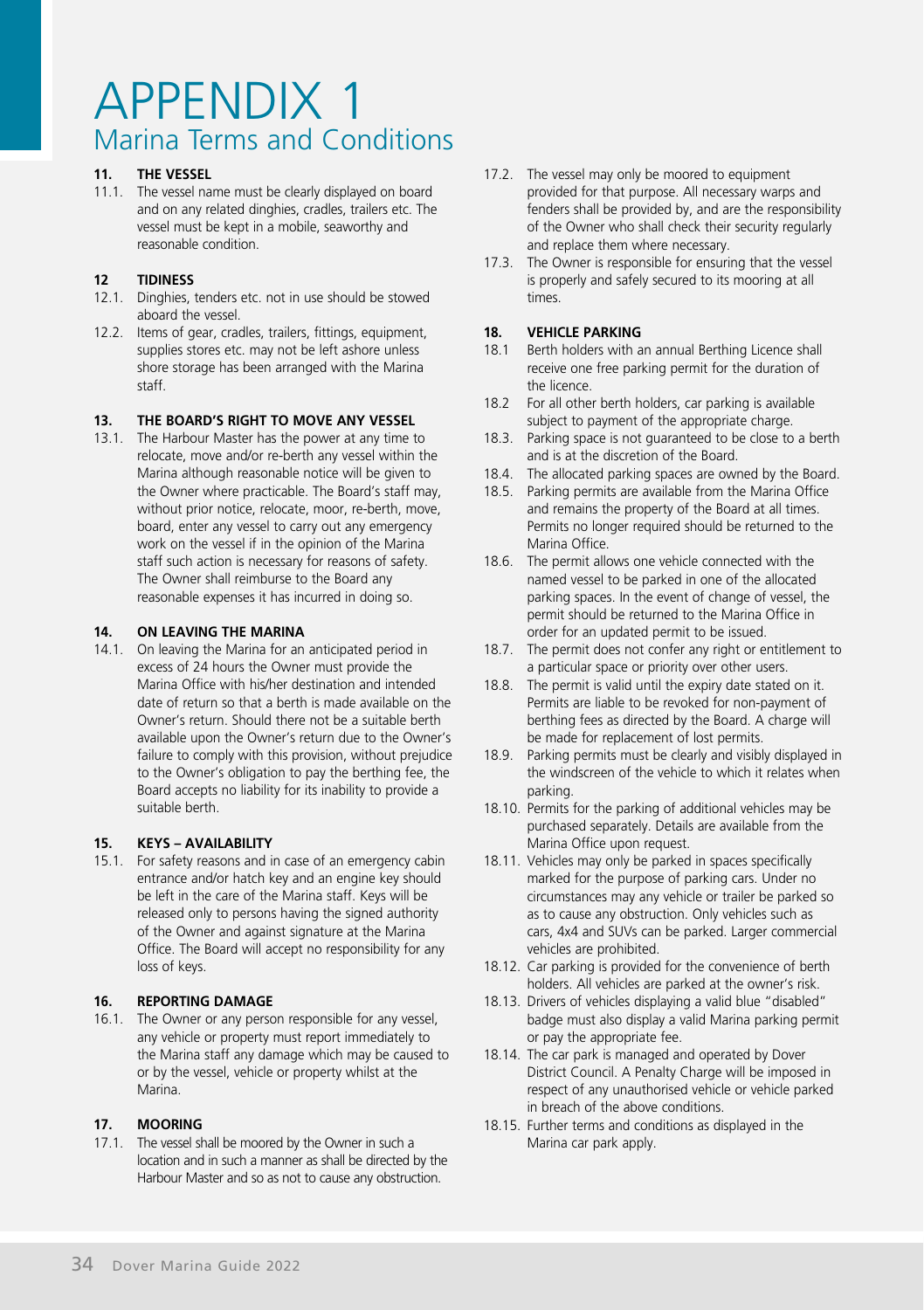#### **19. LIABILITY AND INSURANCE**

- 19.1. All persons using any part of the Board's premises or facilities do so at their own risk. All persons using any part of the Board's premises or facilities must exercise proper care and attention for their own safety and the safety of others.
- 19.2. Vessels and equipment are permitted access to the Board's premises, repaired, worked on, moved, stored or otherwise managed and kept solely at the risk of the Owner.
- 19.3. The Owner shall maintain third party insurance in respect of himself and each of his vehicles or vessels, his crew for the time being and his agent, visitors, guests or sub-contractors in a sum of not less than £3,000,000 in respect of each accident or damage and in respect of each vessel adequate salvage insurance. Such insurance shall be effected and maintained with an insurance office of repute and the Owner shall produce the policy or policies relating thereto to the Marina staff on demand.

#### **20. YOU MUST REIMBURSE THE BOARD**

20.1. The Owner must reimburse the Board, its employees and agents for all loss, damage, costs, claims or proceedings incurred by the Board, its employees or agents which may be caused by the Owner's vessel or vehicle or by the Owner, his agents, crew, guests, sub-contractors or any animals brought onto his vessel/the Marina except to the extent where such loss or damage, costs, claims or proceedings was caused by the negligence of the Board.

#### **21. WORK ON VESSELS**

- 21.1. Hot works must not be undertaken (whether by an Owner or his appointed contractor) without the Marina Manager's approval.
- 21.2. Any contractors entering the Marina to perform repairs, maintenance or any works whatsoever on a vessel at the request of the Owner must comply with the following prior to commencing any works on the vessel:-
- a) Contractors must sign in at the Marina Office when they arrive at the Marina to carry out any work and pay the appropriate licence fee. Upon payment of the fee they shall be issued with a contractor's licence for the appropriate period.
- b) Contractors must supply proof of identity on arrival at the Marina Office.
- c) Contractors must arrange minimum third party liability insurance cover of £5,000,000 and proof of such cover must be sent to the Marina Office in advance.
- d) The Owner's permission both for the drawing of keys and for the carrying out of works on the vessel must have been notified in advance, in writing, to the Marina Office. In the case of emergency, the Owner's verbal permission may be accepted.
- e) Contractors must comply with such conditions, Byelaws and regulations as are relevant to the Marina together with any instructions/directions given by the Board's staff.
- f) Contractors shall show consideration to other Marina users and leave the area around the vessel safe, clear and tidy on completion of the work. Contractors must arrange for proper disposal of all waste. For the avoidance of doubt, any waste associated with the work must not be left in the Board's skip or anywhere on its estate.
- $g(x)$  If any of the above conditions are not met contractors shall be asked to leave the Marina. Where an area is not left clean and tidy on completion of the work the Board reserves the right to clear the area and claim the associated costs from the Owner.
- h) The Board reserves the right, at its discretion, to refuse to allow contractors who it deems unsuitable for whatever reason to enter the Marina to perform any works on a vessel and such refusal shall be notified to the Owner immediately by the Board.
- 21.3. The Board reserves the right to request copies of relevant method statements and risk assessments in connection with any major works to be carried out which impinge on the Board's land or operation, in which case works may only start after the Board has fully considered these documents and given its written consent.
- 21.4. The Owner must notify the Marina in advance when he intends to undertake major repair or maintenance works (i.e. not routine repair or maintenance) on the vessel and ensure that the contractor is fully aware of the requirements of this Clause 21.
- 21.5. Any works undertaken on a vessel is at the Owner's risk and the Board accepts no liability for any loss or damage that may occur as a result of such works.
- 21.6. The Owner also acknowledges and accepts that should the works involve the use of additional space at the Marina, the Board reserves the right to levy an additional charge for the use of such space for the duration of the works.

#### **22. OBLIGATIONS ON CHANGE**

22.1. The Owner must notify the Board in writing of the details of any change of name of the vessel or change of address, telephone number or other contact details of the Owner.

# **23. REFUND POLICY**

- Refunds are only available in relation to annual Berthing Licence. Any outstanding charges relating to the vessel (whether berthing charges, shore service charges or any other charges) must be paid in full before the Berthing Licence can be cancelled and a refund given.
- 23.2. Where termination is as a result of the Owner's breach of these terms and conditions, the Owner shall not be entitled to a refund of any monies paid to the Board. The Board reserves all rights of action in respect of any outstanding sums owed by the Owner.
- 23.3. In the event of termination for force majeure, the Board shall refund to the Owner the unexpired portion of the berthing fee, recalculated as set out in Clause 24 below.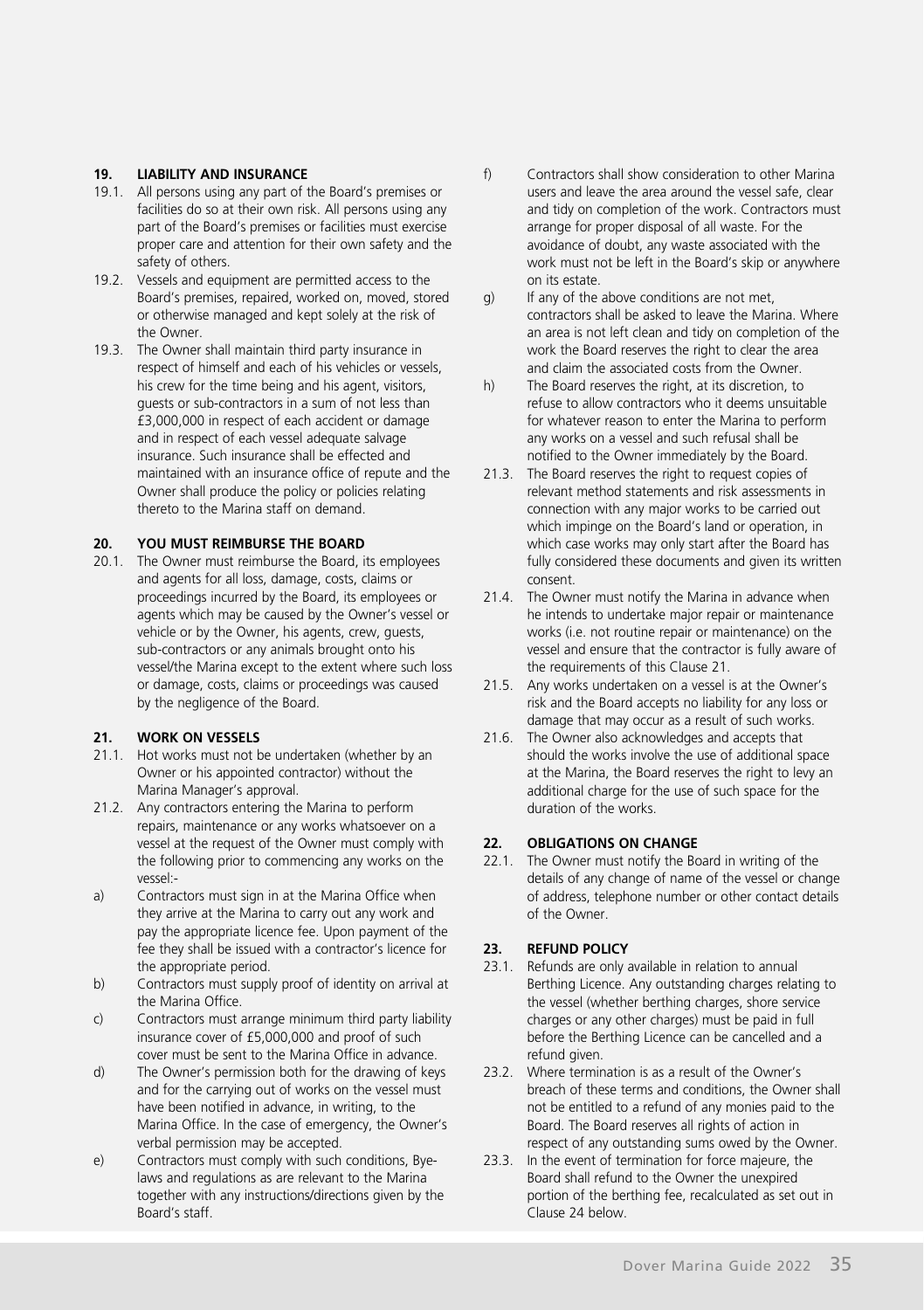- 23.4. In the event of termination by the Owner upon notice, the Board shall use all reasonable endeavours to find a replacement berth holder and, if successful in doing so, the Board shall refund to the Owner the unexpired portion of the berthing fee, recalculated as set out in Clause 24 below. In the event that the Board is unsuccessful in finding a replacement berth holder then, without prejudice to any other rights or remedies available to the Board, the Board shall be entitled to retain all monies paid.
- 23.5. Subject always to the conditions in Clause 23.4 above, should the Owner fail to provide sufficient notice of termination, a cancellation fee of 10% of the recalculated berthing fee shall also be charged.

#### **24. RECALCULATION OF THE BERTHING FEE**

- 24.1. Following notice of termination under Clauses 23.3 and 23.4 above, the Board shall recalculate the berthing charge using the rate or rates which would have been applicable to the actual period of use of the Marina by the Owner, instead of the annual rate. Refunds will be made in respect of complete months only. Administration fee as published will be charged.
- 24.2. If the recalculation results in a balance payable to the Board then the Owner shall be required to pay that balance before removing the vessel from the Marina.
- 24.3. If there is a balance in favour of the Owner the Board

shall pay the balance to the Owner within 14 days of the Owner's departure from the Marina.

#### **25. CANCELLATION AND REFUND – GENERAL CONDITIONS**

- 25.1. Should the Owner leave the vessel at the Marina beyond the agreed cancellation date, then berthing or storage will be charged at visitor's berth rates. In addition, the Board reserves its rights under Clause 7 above.
- 25.2. Refunds will not be given retrospectively. The refund will be calculated from the date on which the Marina Office receives the signed Cancellation Request Form, unless full notice of termination is provided in which case the refund shall be calculated from the agreed termination date.

#### **26. VARIATION OF THESE TERMS AND CONDITIONS**

26.1. The Board reserves the right to alter these terms and conditions annually and may in the course of the year by giving one month's prior written notice to the Owner vary these conditions should it become necessary to do so to comply with any Act of Parliament, order, regulation or byelaw, in the interests of health and safety, or in the interests of the users of the Marina as a whole or the good management or administration thereof.

# APPENDIX 2 Shore Services Terms and Conditions

#### **1. INTERPRETATION**

**Where relevant the Terms and Conditions in Appendix 1 will also apply. For the purposes of this Appendix 2, in addition to the definitions referred to in Appendix 1:**

- 1.1. "Hirer" shall mean any natural person, body corporate or unincorporated association hiring the Service.
- 1.2. "Plant" shall mean all types of plant, tools, equipment, machinery and all accessories owned by the Board and required for the Service.
- 1.3. "Service" shall mean the shore service(s) to be provided by the Board, together with any associated services.
- 1.4. "Vessel" shall mean any boat and any part thereof in respect of which the Service is required.

# **2. AVAILABILITY AND PLANT**<br>2.1 The Service is subject to navme

- The Service is subject to payment of the applicable charges as published in the Dover Marina Guide. Nonpayment of charges may result in the Board taking actions as set out in clause 7 of Appendix 1.
- 2.2. Applications to hire the Service shall be made to the Board's Boatyard Office.
- 2.3. Timescales given by the Board for the provision of

Services are estimates only. The Board will use all reasonable endeavours to provide the Service on the date requested (where specified). However the Board accepts no responsibility for delays (or any financial or other losses arising from such delays) which may arise in providing the Service due to any delay in the supply of Plant or through the breakdown of any Plant, due to adverse weather conditions or due to any cause whatsoever. In the event of any such delay the Service shall be provided as soon as is reasonably practicable.

- 2.4. The Board reserves the right at its discretion: a) to refuse to provide the Service on the ground of safety or for any other reasons; and/or b) to terminate provision of the Service without prior notice and without giving compensation in the event of any emergency occurring at the Port of Dover where the use of Plant or personnel involved in the Service is considered by the Board to be essential for the purposes of emergency relief work.
- 2.5. The Board will use only the Plant while providing the Service. For the avoidance of all doubt, no cradles and other equipment supplied by the Owner will be used by the Board.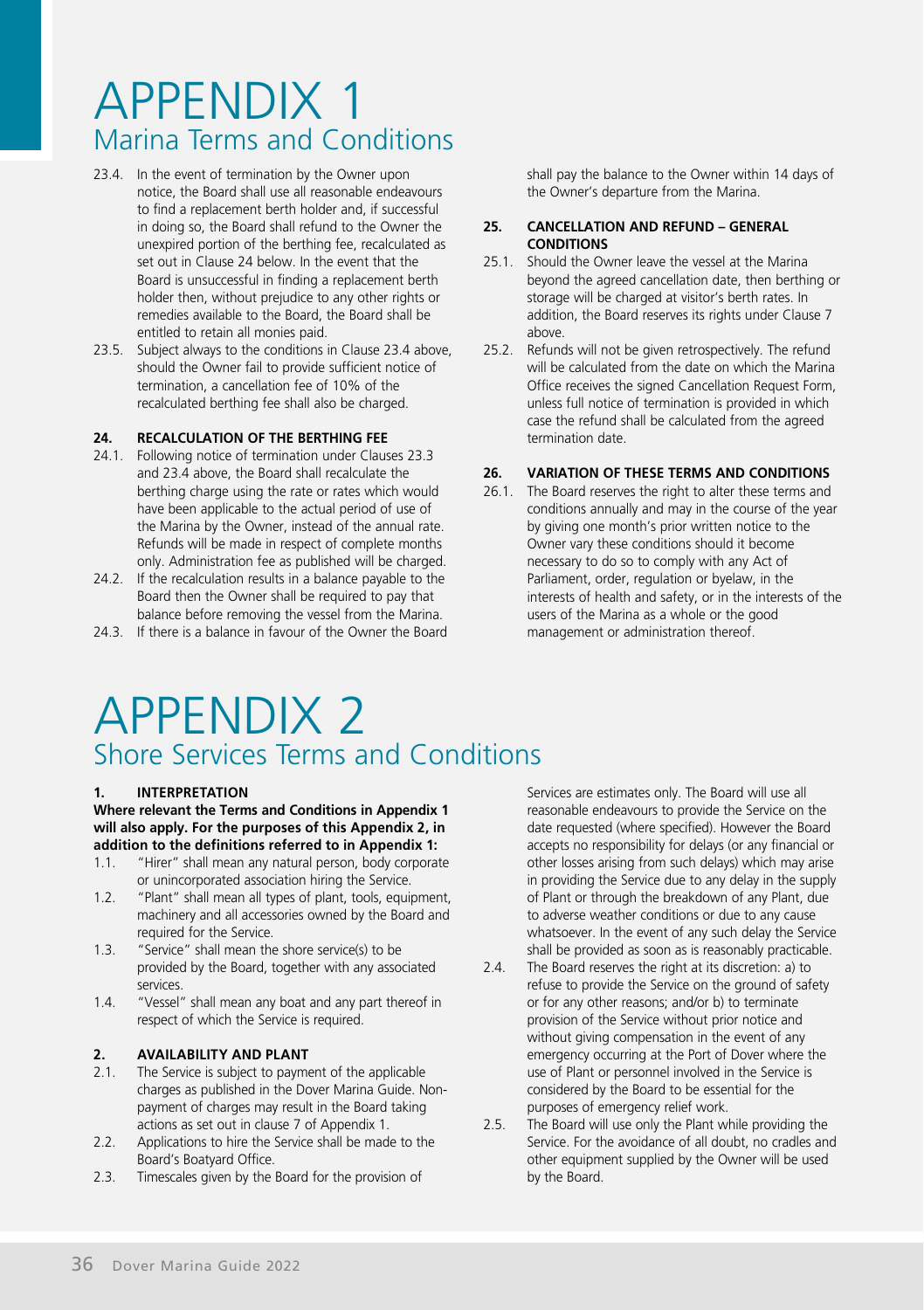# **3. FREE QUAY STORAGE**<br>**3.1.** Annual berth holders ma

- 3.1. Annual berth holders may store their Vessels and masts ashore for a maximum of 8 weeks free of charge, after which charges apply as published. It is the berth holder's responsibility to arrange for the Vessel to be re-launched on expiry of the 8 week period to avoid further charges being levied.
- 3.2. The Board may let the berth whilst the Vessel is ashore.

# **4. RESPONSIBILITIES**<br>4.1 The Hirer undertakes

- The Hirer undertakes to advise the Board of all relevant information regarding the Vessel in respect of which the Service will be provided in order to ensure that the Board is able to render the Service as safely and efficiently as possible.
- 4.2. The Hirer shall ensure that all electrics are disconnected and bottle screws freed off. Final setting up and locking-off for a rig is the responsibility of the Hirer.
- 4.3. The Hirer acknowledges that high pressure hull washoff does not include scraping off barnacles etc. The Board reserves the right to levy additional charges for badly fouled Vessels.
- 4.4. If the Board provides the Services to the property or Vessel, we will make good any damage to the Owner/ Hirer's property caused by our negligence.
- 4.5 The Board will not be responsible to the Owner/Hirer whatsoever as a result of:
- (a) The Owner/Hirer's failure to provide the Board with any instructions that are relevant to the supply of the Services; or
- (b) The provision of materials and/or the Services by the Board in accordance with the Owner/Hirer's instructions as set out in the shore services application form.
- 4.6 The Owner/Hirer must reimburse the Board for all loss, damage, costs, claims or proceedings incurred by the Board due to the provision of the Services, unless this has been caused by the negligence of the Board.

#### **4.7. Shore storage:**

- a) The Board accepts no responsibility for the suitability of the area allocated for shore storage and the Owner accepts that use of such space for storing ashore a Vessel is at the Owner's risk.
- b) The Board considers that it is undesirable and may be dangerous to store a Vessel ashore with the mast stepped and the Owner acknowledges such warning which warning he has communicated to his insurers and, in consideration of his being permitted by the Board to store his Vessel ashore without unstepping the mast, the Owner hereby agrees with the Board as follows:
- 1. to remove headsails, dodgers, spray hoods and mainsails furled on top of the boom. The outhaul/ halyard to be removed from in-mast/in-boom furling systems and the clew/head to be trapped by a lashing around the mast/boom;
- 2. to reimburse the Board and its insurers against all liability, costs, claims and demands howsoever arising in respect of any claim by any third party against the

Board or its insurers resulting directly or indirectly from any incident, accident or otherwise occasioned directly or indirectly by the decision of the Owner not to unstep the mast of the Vessel or to remove or secure sails and rigging;

- 3. not to make any claim against the Board or its employees or agents in respect of any destruction or damage to the Vessel or its mast or gear or in respect of any other loss arising directly or indirectly from any accident incident otherwise occasioned by the failure of the Owner to unstep the mast of the Vessel or remove or secure sails and rigging;
- c) While the Vessel is stored ashore, the Owner also agrees with the Board:
- 1. not to access the Vessel for anything other than the removal of personal effects or in connection with any maintenance works. Staying on board the Vessel while it is stored ashore is strictly prohibited;
- 2. not to remove or adjust any Plant such as props or supports used in connection with the storing of the Vessel ashore. The Owner acknowledges that any removal or adjustment of such items shall be at the Owner's risk and the Owner undertakes to reimburse the Board against any resultant loss or damage;
- 3. not to cover the Vessel with a tarpaulin or any similar items or do anything to the Vessel which may destabilise it while the Vessel is stored ashore;
- 4. to reimburse the Board and its insurers against all liability, costs, claims and demands howsoever arising in respect of any claim by any third party against the Board or its insurers resulting directly or indirectly from the storage of the Vessel ashore and /or a breach of these terms and conditions by the Owner and/or any actions or omissions by the Owner whilst the Vessel is stored ashore;
- 5. to keep in force at all times, whilst the Vessel shall be stored ashore at the Board's premises, a policy of insurance covering such injury, accident and loss with an insurance office of good repute and in such amount (being not less than £3,000,000 in respect of any one accident or incident) as the Board shall deem satisfactory and to produce to the Board upon demand a copy of the said policy and the last premium receipt thereof together with confirmation from the insurers that they are aware of the risks involved in the storage of the Vessel ashore with the mast stepped where appropriate.
- 4.8. The Owner acknowledges and accepts that while a Vessel is in a hoist, the Owner will not be permitted to undertake pressure washing.
- 4.9. Where the Owner has requested a lift out and subsequently requests a lift in, the terms of this Clause 4 shall apply equally to both services without the need for the Owner to submit a further written request.
- 4.10. The Hirer shall punctually pay all relevant dues and charges properly levied by the Board for the provision of the Service, which dues and charges are detailed elsewhere within the Dover Marina Guide. The Board reserves all rights in respect of any non-payment.